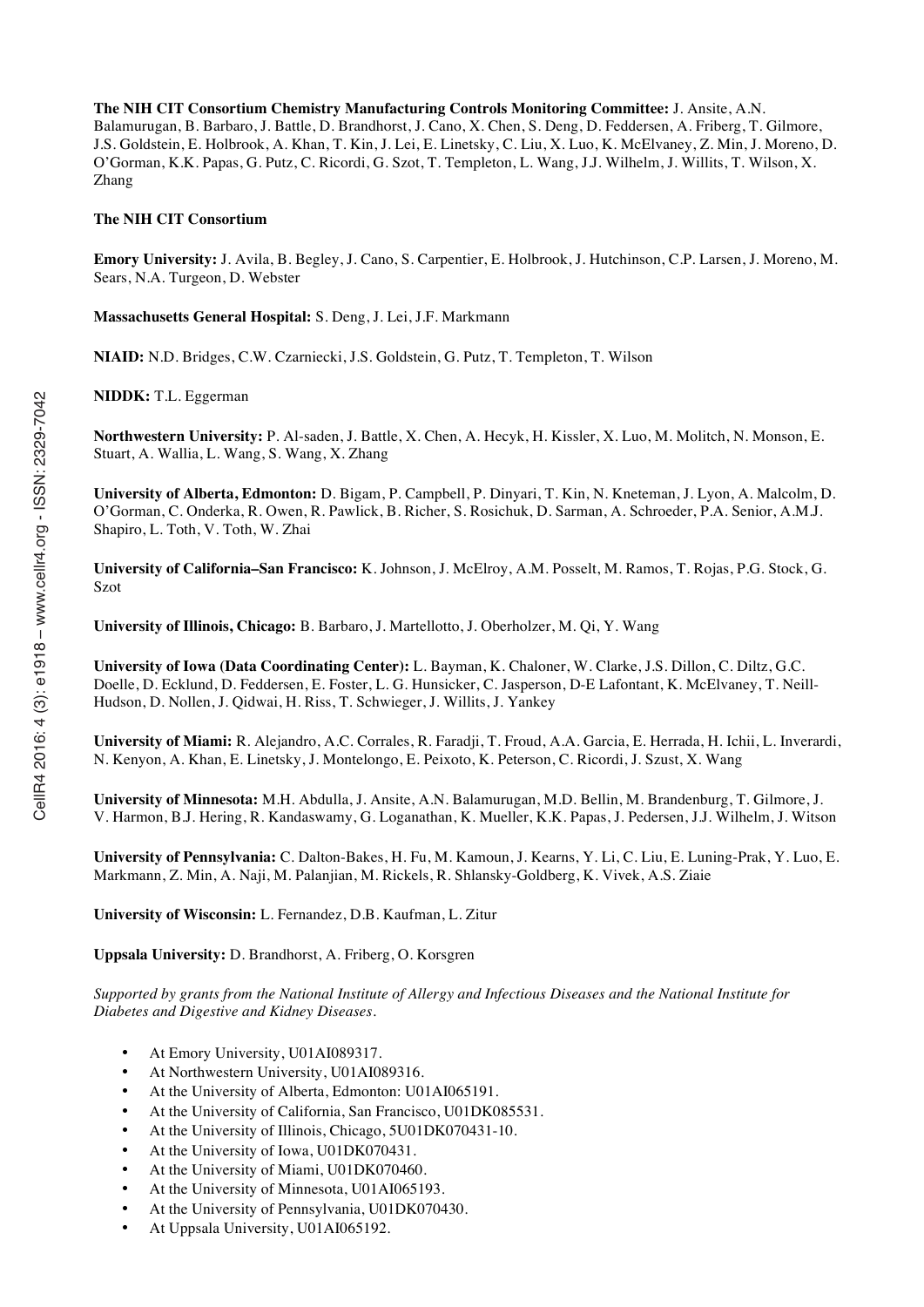*In addition, the study was supported by the following GCRC and CTSA awards:*

- At Emory University: UL1TR000454.
- At Northwestern University: 5UL1RR025741 and 8UL1TR000150.
- At the University of California, San Francisco, UL1TR000004.
- At the University of Illinois, Chicago, UL1TR000050.
- At the University of Miami: 1UL1TR000460.
- At the University of Minnesota: 5M01-RR000400 and UL1TR000114.
- At the University of Pennsylvania: UL1TR000003.

Address correspondence to: Camillo Ricordi MD, Chairman, CIT Steering Committee, ricordi@miami.edu

# **To cite this article**

*Raw Material Specification, Hydrochloric Acid NF, 1 Normal – Standard Operating Procedure of the NIH Clinical Islet Transplantation Consortium*

CellR4 2016; 4 (3): e1918